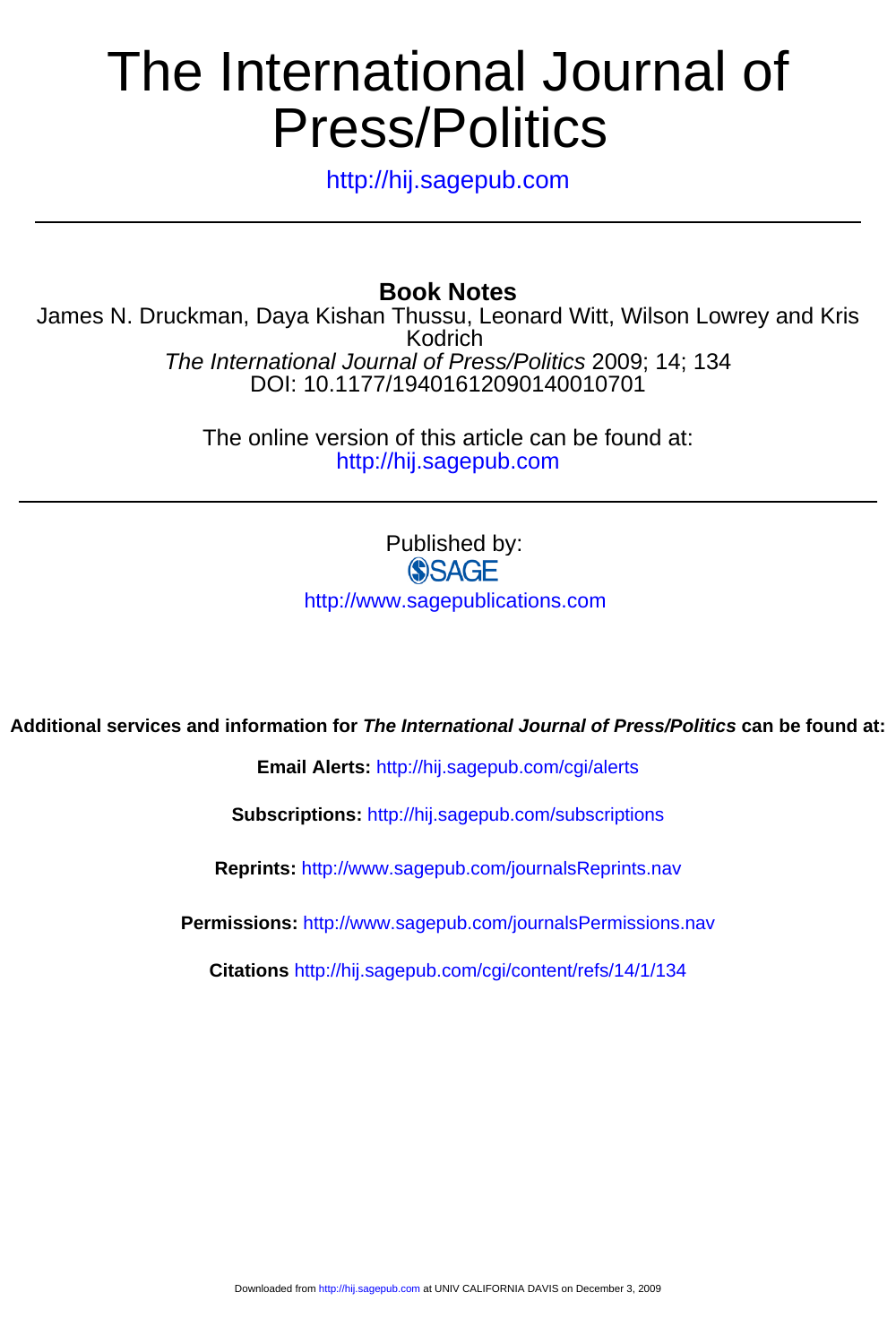Frank R. Baumgartner, Suzanna L. De Boef, and Amber E. Boydstun, *The Decline of the Death Penalty and the Discovery of Innocence* (New York: Cambridge University Press, 2008), 292 pp. DOI: 10.1177/1940161208326435

**International Journal of Press/Politics** Volume 14 Number 1 January 2009 134-140 © 2009 Sage Publications http://pp.sagepub.com hosted at http://online.sagepub.com

Few issues evoke as much debate and involve as much complexity as the death penalty. The issue pits basic values against one another—such as just punishment and the sanctity of life—and touches on all parts of our political system including the public, the media, interest groups, elected bodies, and the judicial system. How all these pieces come together to determine the ebbs and flows of death penalty policy is the topic of Baumgartner, De Boef, and Boydstun's book, *The Decline of the Death Penalty and the Discovery of Innocence*. The book offers important insights into the death penalty issue itself with many of its findings having clear implications for understanding public policy (e.g., why the application of the death penalty has shifted). But for the scholarly community, the book offers even more. It amounts to a stunning example of how to seamlessly study the relationships among public opinion, media, and policy. It is a book that all social scientists would benefit from reading—indeed, it is social science at its best.

The book begins with an extensive historical background of the death penalty in the United States. A major turning point occurred in the mid-1990s when a confluence of forces brought the application of the death penalty into question. This included the use of DNA evidence, innocence projects, changes in homicide rates, and rising consciousness about the role of race in sentencing. These, as well as other factors, became manifest in media coverage, which in turn shaped public opinion and ultimately public policy.

The authors trace this process using thoughtful and rigorous methods. Of particular note is their methodology for analyzing how the media portray or frame the death penalty over time. Specifically, the authors employ an evolutionary factor analysis that enables them to isolate specific arguments and frames that dominate debate at a particular time. By content analyzing *New York Times* coverage from 1960 through 2005, they are able to identify the major frames that dominated death penalty debate. These include frames such as "an eye for an eye," "constitutionality"—sometimes pro-death penalty and sometimes anti—and "humanizing the defendant." Since 1992, the prevailing frame has been the "innocence" frame, which is a frame that brings the penalty into question because of the possibility of the defendant being innocent. In a major theoretical contribution, the authors detail the factors the made this the key frame. They identify three crucial features including salience (frequency of appearance), persistence (length of time that the frame appeared), and resonance. Resonance refers to the number of arguments (or clusters) contained within the frame. The innocence frame included the most arguments,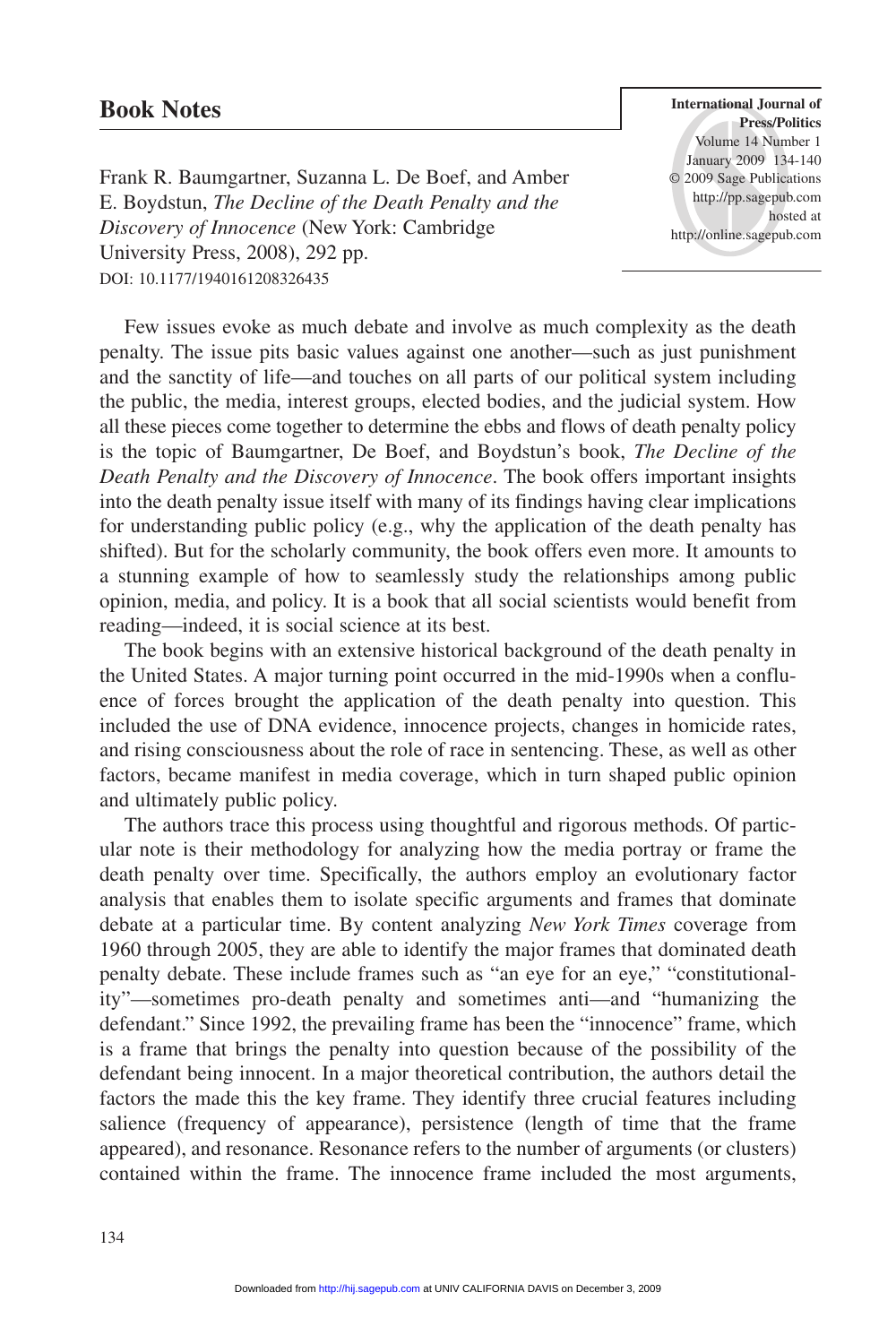including those related to fairness, constitutionality, class, race, evidence, and so on. As a result, the innocence frame resonated with the most people, and consequentially was able to overtake the "morality" and "constitutionality" frames that had previously prevailed. Identifying what makes a frame strong is a major contribution, as scholars have long struggled with this issue.

The authors then explore how media coverage dominated by the innocence frame shaped public opinion, showing that along with levels of homicides, media coverage played a substantial role in leading to increased opposition to the death penalty. And these effects are not fleeting. Finally, the authors link the pieces together by exploring the impact of various factors on public policy (e.g., the number of death sentences in a given year). Their results show that media coverage is the driving force behind policy changes, with homicide rates and public opinion having smaller impacts. They speculate about some of the key forces behind changes in media coverage, including the aforementioned DNA testing, homicide rates, innocence projects, and so on. Notably, they also point out that corporations or elite actors, who often disproportionately determine policy, were not behind the shift. Delving further into the connections between these variables and media coverage as well as uncovering exactly why media coverage played such a powerful role would be fascinating topics for a next project (for the authors or others). I imagine that this book will stimulate such research, and even more broadly, influence the way that scholars study the media, public opinion, and policy for years to come.

> James N. Druckman *Northwestern University*

Zhao, Yuezhi. 2008. *Communication in China: Political Economy, Power, and Conflict*. Boulder, CO: Rowman and Littlefield. DOI: 10.1177/1940161208326436

The "peaceful rise" or, as the Chinese communist leadership now calls it, the "peaceful development" of China has spawned a great deal of interest around the world, indicated by the number of academic books and articles published on the subject recently. However, with few notable exceptions, many of these broadly fall into two camps: uncritical accounts of the waking Asian giant, mostly emanating from Chinese scholars, and studies, largely produced in the West, that focus on the undemocratic nature of the one-party state, its human rights violations, and media control.

The book under review, written by a distinguished Chinese scholar based in the West, breaks new ground in that it skillfully charts the terrain of China's communication landscape, deploying a framework that is at once historically informed, politically engaged, and intellectually sophisticated. In this richly detailed book, based on empirical and institutional research, including interviews with media professionals, policy makers, and consumers, Yuezhi Zhao paints a complex picture of the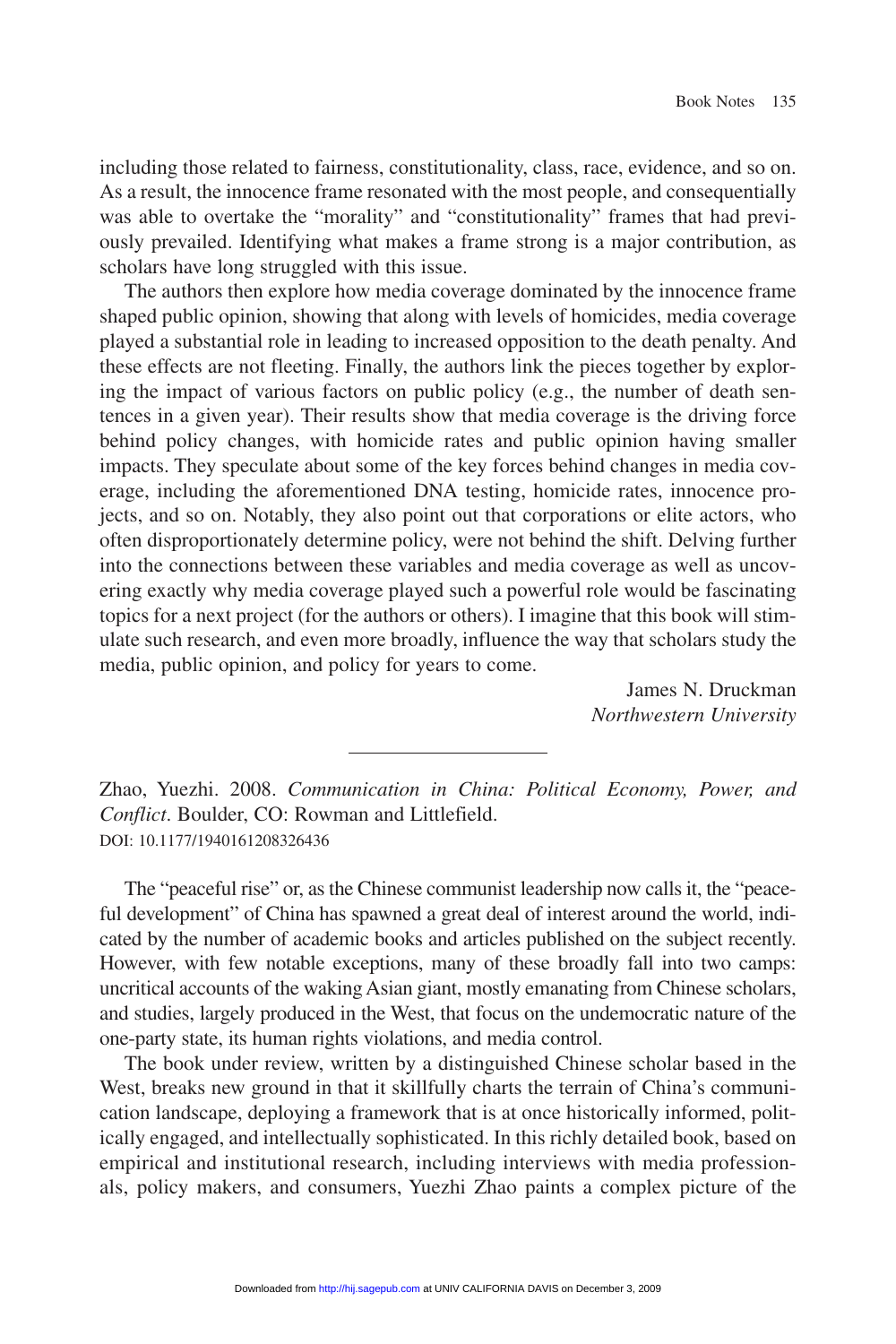transformation affecting the world's most populated country and one which is perceived, accurately, as an emerging superpower.

The book situates the Chinese communication system, in her own words, "in the evolving state-society nexus in post-1989 China" and analyzes "the dynamics of communication, the formation of class and other forms of power relations, and social contestation during a period of deepening market reforms" (p. 5). Zhao, Canada Research Chair in the Political Economy of Global Communication, provides a rigorous analysis of the transformation in the Chinese communication system, examining its historical trajectory and economic, social, and cultural underpinnings as well as how it has developed strategies to globalize and, at the same time, resist transnational media conglomerates.

The book is divided into six well-thought-through chapters covering core dimensions of the transformation of Chinese communication landscape, including the party–state's regulatory regime, the commercialization of communication industries, the global integration of Chinese communication and cultural industries, the political and social mobilization through new media, and intellectual and social challenges to excessive neoliberalism.

A worthy follow-up to Zhao's 1998 study on the Chinese press, this volume broadens the terms of its analysis from the traditional news media to the rapidly growing entertainment and information sector and the increasingly significant role that the Internet is playing in social and political communication among millions of Chinese (by 2008, China had acquired the distinction of being home to the largest number of Internet users in the world as well as having the biggest population of bloggers on the planet).

One key strength of the book is that it not only maps these developments from the perspectives of the elites but also takes on board what the author refers to as "China's subaltern classes," at the receiving end of excessive marketization. At a time when the corporate media—both in China and globally—tends to valorize the Chinese model of double-digit economic growth, Zhao's sobering study shows through excellent case studies the tensions and contradictions of "socialism with Chinese characteristics." This version of "market socialism"—David Harvey's term "neoliberalism with Chinese characteristics" is perhaps more appropriate—has an ugly side too, as Zhao points out; in 2005 alone, 87,000 cases of what the Chinese authorities refer to as "mass incidents"—riots and uprisings among the poor and the dispossessed—took place within the country.

Intellectually, Zhao's work firmly belongs to the critical communication studies, and this outstanding book enriches that well-established tradition. It is an indispensable source for anyone interested in China in general and Chinese media and communication in particular.

> Daya Kishan Thussu *University of Westminster*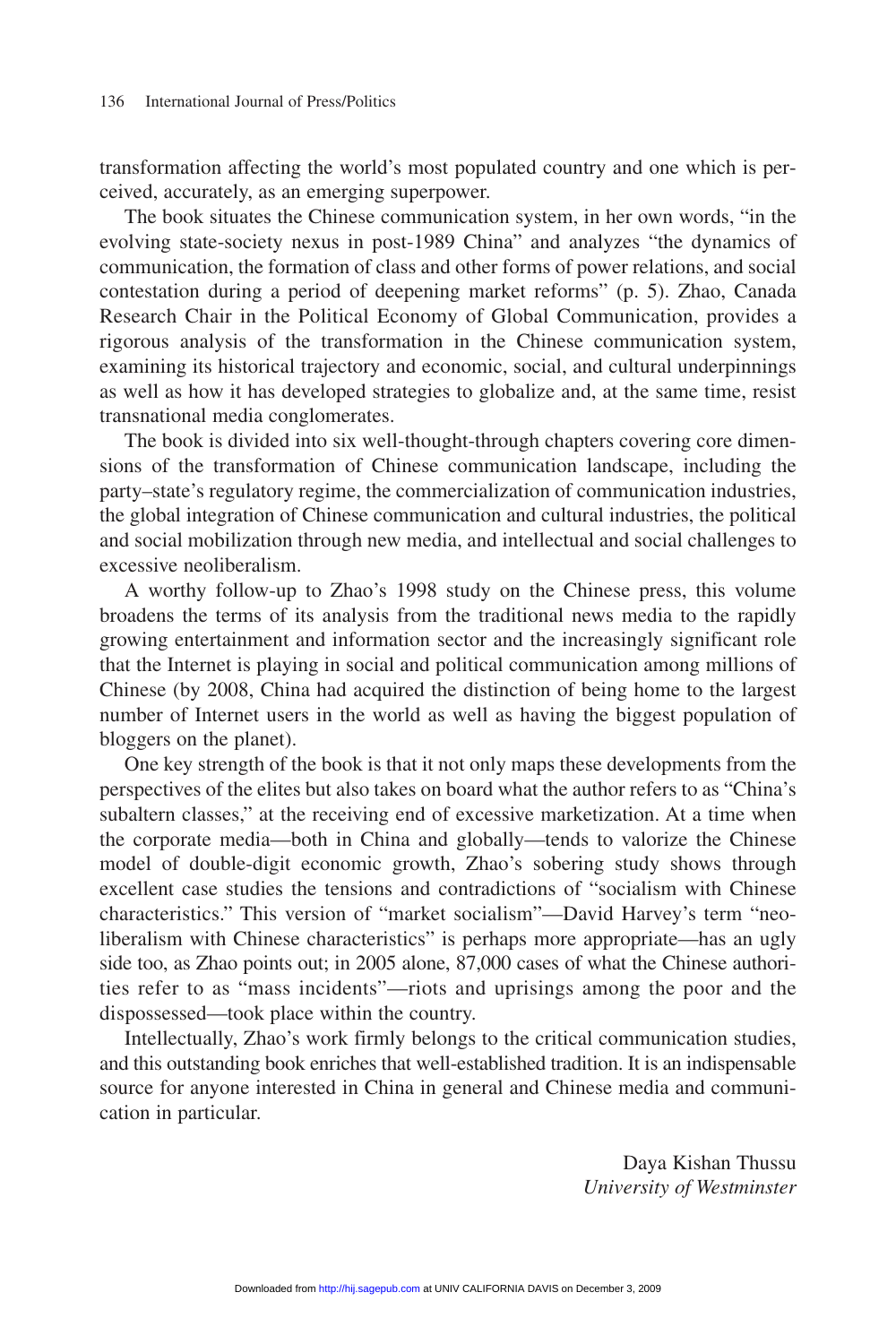Tanni Haas, *The Pursuit of Public Journalism: Theory, Practice, and Criticism* (New York: Routledge, 2007), 208 pp. DOI: 10.1177/1940161208326439

Although Tanni Haas's scholarship focuses on public journalism, his new book serves as a useful reminder of how much the citizen media/"we" media/participatory journalism movement owes public journalism conceptually. It also demonstrates how, in many ways, this citizen media movement has failed to engage many of the democratic principles public journalism seeks to advance and demonstrates how public journalism itself has failed to reach its potential in advancing public deliberation. Haas writes, for example, that "news organizations are doing more to facilitate interaction between their newsroom staff and audiences than to facilitate interaction among citizens themselves and between citizens and government officials" (p. 137).

As traditional journalism is being radically transformed, we hear a lot about moving from the one-to-many model to the many-to-many model and often hear the catch phrase "journalism as conversation." Reading Haas develop his "A Public Philosophy for Public Journalism" will force anyone bantering about those phrases to start asking not only What do they mean in a general sense? but How might journalism as a conversation manifest itself—with whom, why, and for what end?

For Haas, journalists—and now, by extension, anyone who wants to foster public deliberation on the Internet—must first decide who should be involved in the conversation. Depending on the problem at hand, necessary participants might be any combination of citizens, experts, and government officials, and solutions might lie at the regional, national, or international level. But it is a matter of public interest for journalism to help get the participant mix right. Quoting directly from Jeremy Iggers's *Good News, Bad News,* Haas writes that "to encourage the public to participate in public discussion in a context where there is little prospect that the conversation will have an impact runs the risk of deepening public cynicism and disaffection" (p. 43).

For Haas, public journalists too often strive for public deliberation with the aim of consensus, which for him is problematic. With social inequalities so entrenched, "a shared, overarching vision of the common good" (p. 37) may gloss over the concerns of those already disadvantaged. Indeed, Haas believes, "a sense of solidarity is more likely to emerge from mutual respect—which acknowledges difference—than from an abstract pursuit of commonality" (p. 38).

However, the bigger question is, Who, in this time of declining news media resources, will take on the public deliberation mantle? Haas looks to the blogosphere and citizen initiatives as possibilities, but writes, "While it is certainly possible that citizens themselves could accomplish such goals, there is evidence that this does not happen in practice" (p. 160).

In fewer than two hundred pages, Haas covers the history of public journalism, its strengths and weaknesses, its spread internationally, and its relationship to the citizen media movement and the blogosphere. However, his central message is that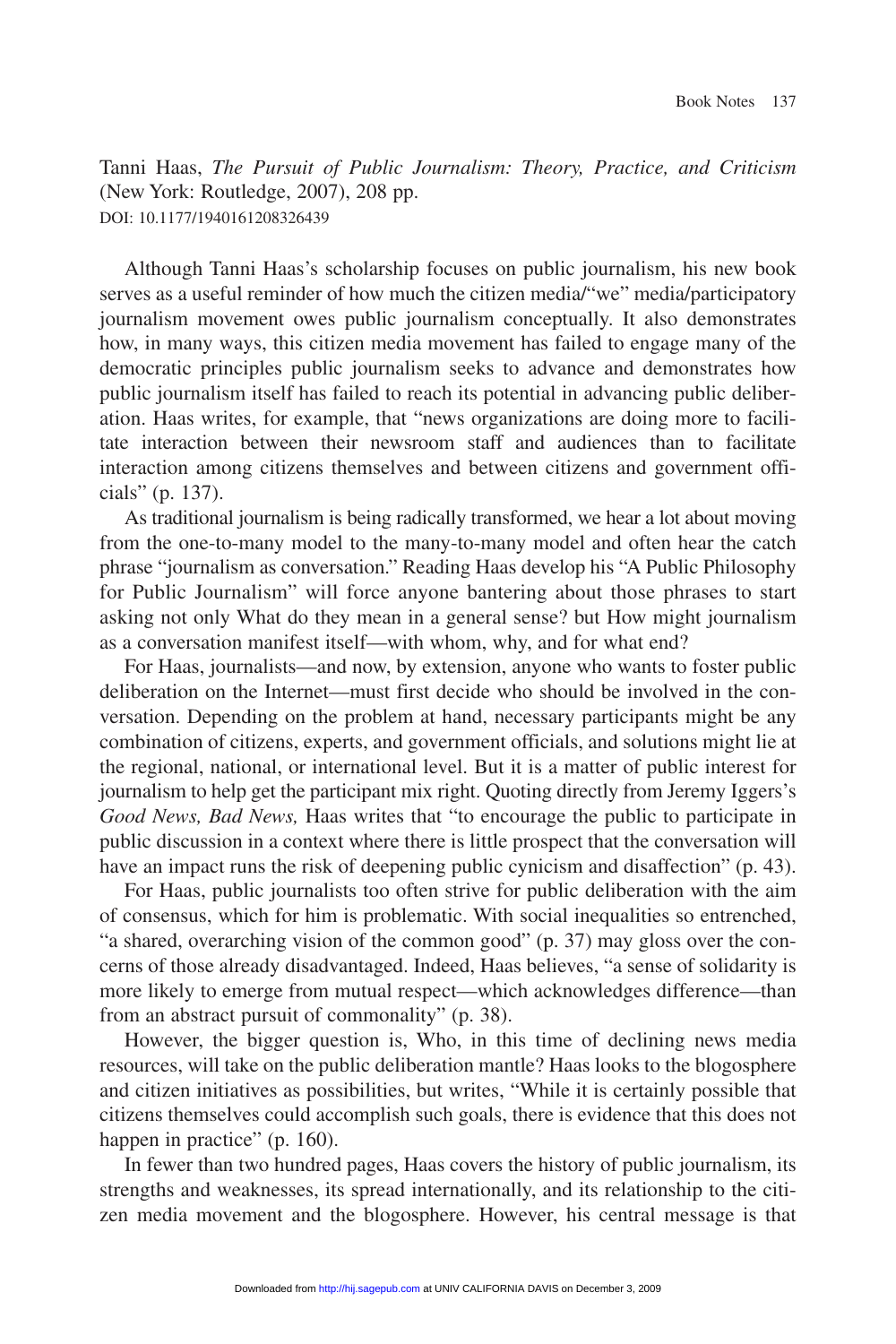"news organizations should help ensure that the concerns of the most marginalized social groups are articulated and heard to the same extent as those of dominant social groups" (p. 160).

He will make traditional journalists—and not so traditional ones like me—quake, when he argues "journalists should actively endorse those politicians, candidates for office, and special interest groups whose agendas would best serve the overarching goal of reducing social inequality" (p. 46). Nonetheless, whether you agree with him or not, he builds his argument so well that anyone interested in public deliberation would do well to consider Haas's insights or run the risk of making public discourse more harmful than helpful.

> Leonard Witt *Kennesaw State University*

## **Reference**

Iggers, Jeremy. 1999. *Good News, Bad News.* Boulder, CO: Westview.

David D. Perlmutter, *Blogwars* (New York: Oxford University Press, 2008), 272 pp. DOI: 10.1177/1940161208326437

David Perlmutter's *Blogwars* maps the phenomenon of political blogging in the United States, exploring the relationship between blogging and American social and political institutions and grounding blogging in a historical context, both ancient and recent. In this accessible, insightful text, the author argues that political blogs are here to stay. They play a variety of increasingly integral roles in the nation's political and media systems, even if they are not quite the revolutionary force many blogging advocates claim.

The author discusses historical antecedents of blogging, but he asserts that blogging is something new after all. The interactivity and associative linking inherent in blogging are keys to its appeal and effectiveness. The author has been a blogger himself, and his compelling personal accounts help demonstrate the importance of these unique aspects of the blogging form. These accounts also reveal the fevered rush of blog publishing and the sting that comes from fierce, sometimes irrational, criticism.

The author recognizes the importance of both agency and social structure in blogging, noting the in-group/out-group psychology of blogging communities and the balkanization of the blogging field. Ultimately, the author argues, bridgebuilding among blogging communities is possible, and rigorous public discussion can result. However, the mechanics of this process are not analyzed in depth. In places throughout the book, such claims could use more evidence and explanation.

The book's discussion of the form of blogging hints at another source of cohesiveness: that a shared understanding of the logic and grammar of blogging supports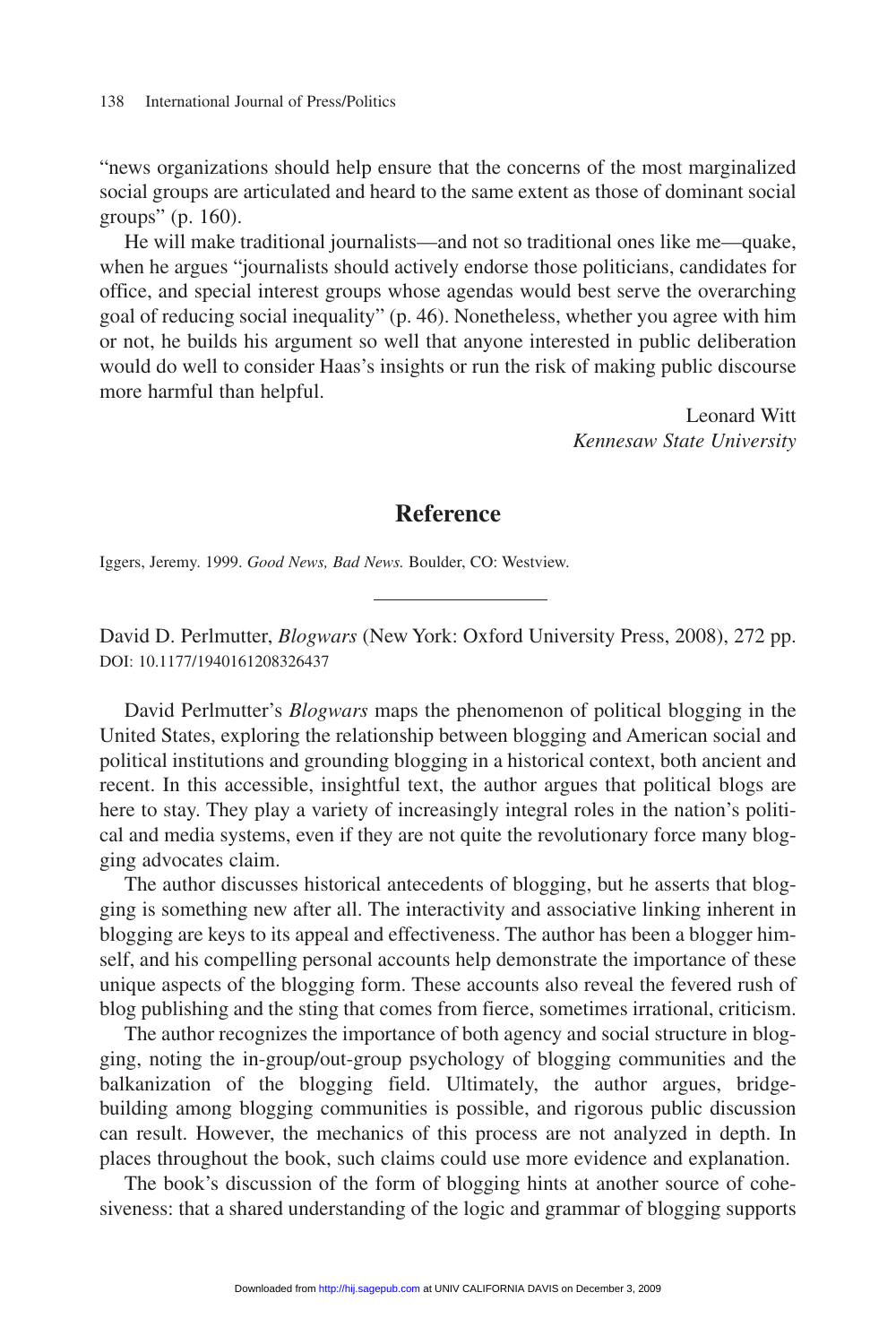interaction among these diverse groups. The author suggests the intriguing notion that those who can "fit" the blogging form can join in the discussion. The impact of the media logic of blogging is worth further examination.

Relatively scant attention is paid to issues of power and social control—for example, the consequences of bloggers' dependency on resources. According to the author, blogging may be professionalizing, but several anecdotes in the book suggest possible movement toward a clientelist model in which bloggers post in return for patron-like support. This depiction raises important questions that the book does not examine thoroughly. For example, to what degree may bloggers be receding from public space, or abandoning the pursuit of professional autonomy, in order to work toward privately supported purposes? To the extent that this is the case, why, and to what effect?

Much of the book's account of blogging's brief history and the discussion of bloggers' demographics will be familiar to those who have studied this media form, but they should effectively orient those new to the field. In contrast, the author's detailed insights into the latent functions of blogging are something new, and they suggest interesting directions for research.

Ultimately, the author makes a nuanced, well-contextualized, and accessible argument that political blogging represents neither the death knell of traditional news media nor of traditional political organization. Bloggers are finding, and making, their place within the larger system, and in the process, blogging is both changing the system and being changed by it.

> Wilson Lowrey *University of Alabama*

Jairo Lugo-Ocando (ed.), *The Media in Latin America* (Maidenhead, UK: Open University Press, 2008), 296 pp. DOI: 10.1177/1940161208326438

Latin American countries, with their diverse histories and cultures, do not tidily fit a concise description. Some, like Nicaragua, are desperately poor. Others, like Chile, are doing relatively well economically. Citizens of some countries love baseball; others don't even understand the sport. The variations extend to the media systems. Cubans, for example, struggle under an authoritarian/communist system. Other Latin American nations have more open press systems, but journalists still face challenges ranging from death threats to subtle forms of censorship. So any attempt to come up with a grand scheme that neatly defines the region and its media would be futile. Recognizing this, editor Lugo-Ocando allows chapter authors to focus on the particularities of each of the twelve studied countries. Aside from providing basics about media history and structure, the authors loosely examine the